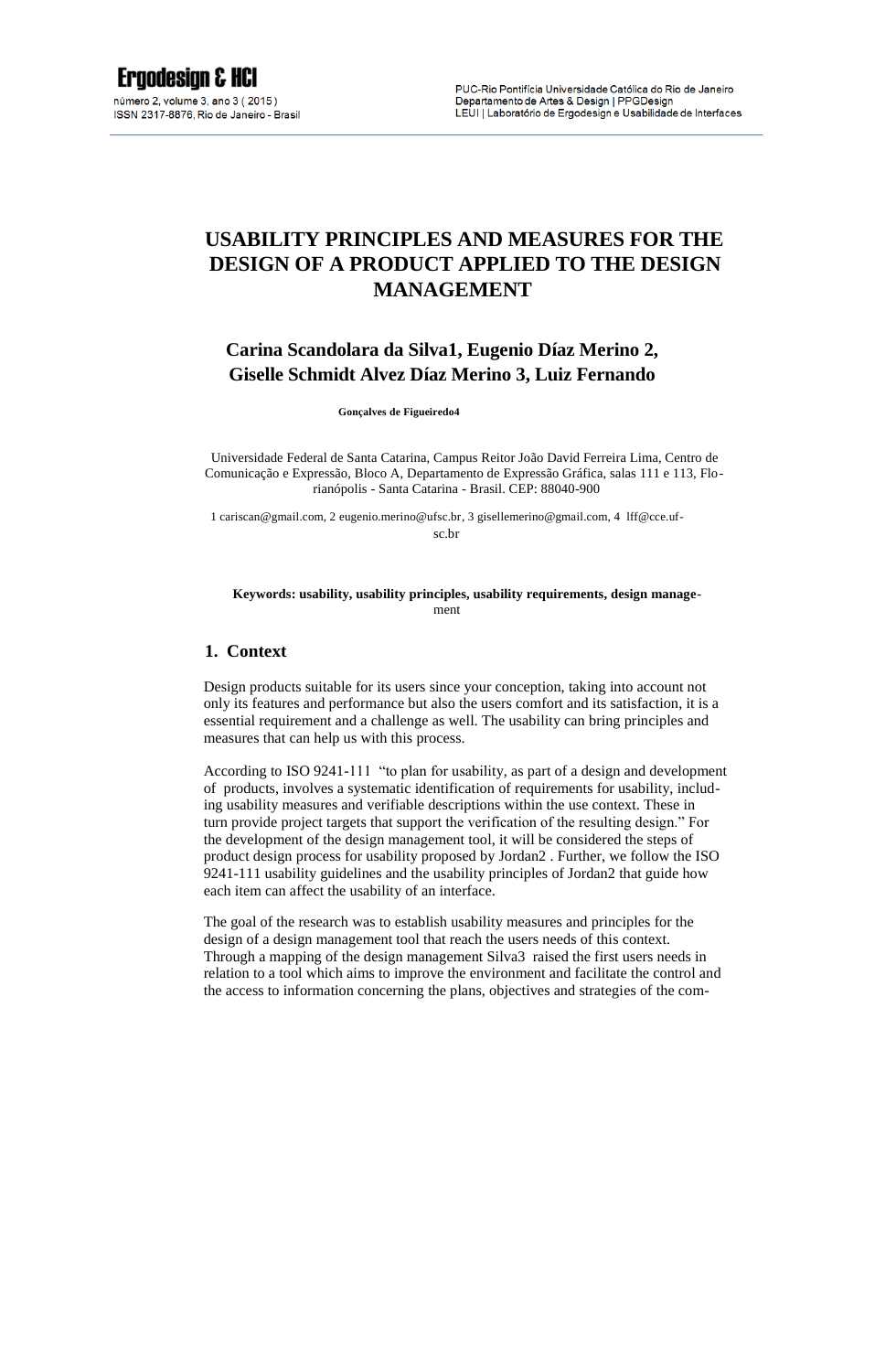pany. From this, this research seeks for establishing the usability measures and principles to develop a tool that helps us with the solution of specific problems.

# **2. Method**

The research here considered is characterized as applied, with a qualitative approach and exploratory aim4 . With relation to technical procedures, its a case study in a small-sized design studio placed in Florianópolis with ten employees. This study is a continuation of a survey conducted by Silva3.

Data gathering was from September 2013 to November 2013. The participant observation procedure listed information about the tool usage context. The procedure of focus groups, defined the purpose of the tool, the usability requirements and the usability specifications2.

# **3. Results**

The results include the objectives and the use context specification users and their tasks, equipment and the environment of the design management tool for further specification of usability measures and principles. The tool usage context has not include in the results of this short paper.

The objective was to design a support tool to design management that manages all process stages. This was considered from the conception of strategies for development of design projects to their final stages delivery and return on customer satisfaction with the product or service performed. Furthermore, this tools aims to facilitate the work of the components of design management, especially the design manager and the designer, who perform most of the practical tasks concerning the design management. Finally, the tool will try to make the design management more effective expedite the process, efficient bring higher quality to the process, lower incidence of errors etc. and bring greater satisfaction in performing the tasks.

Usability measures were defined from the tool's objectives, according to the guidelines of the ISO 9241-111 . For each item of the tool's goals, requirements have been generated for effectiveness, efficiency and satisfaction measures (table 1).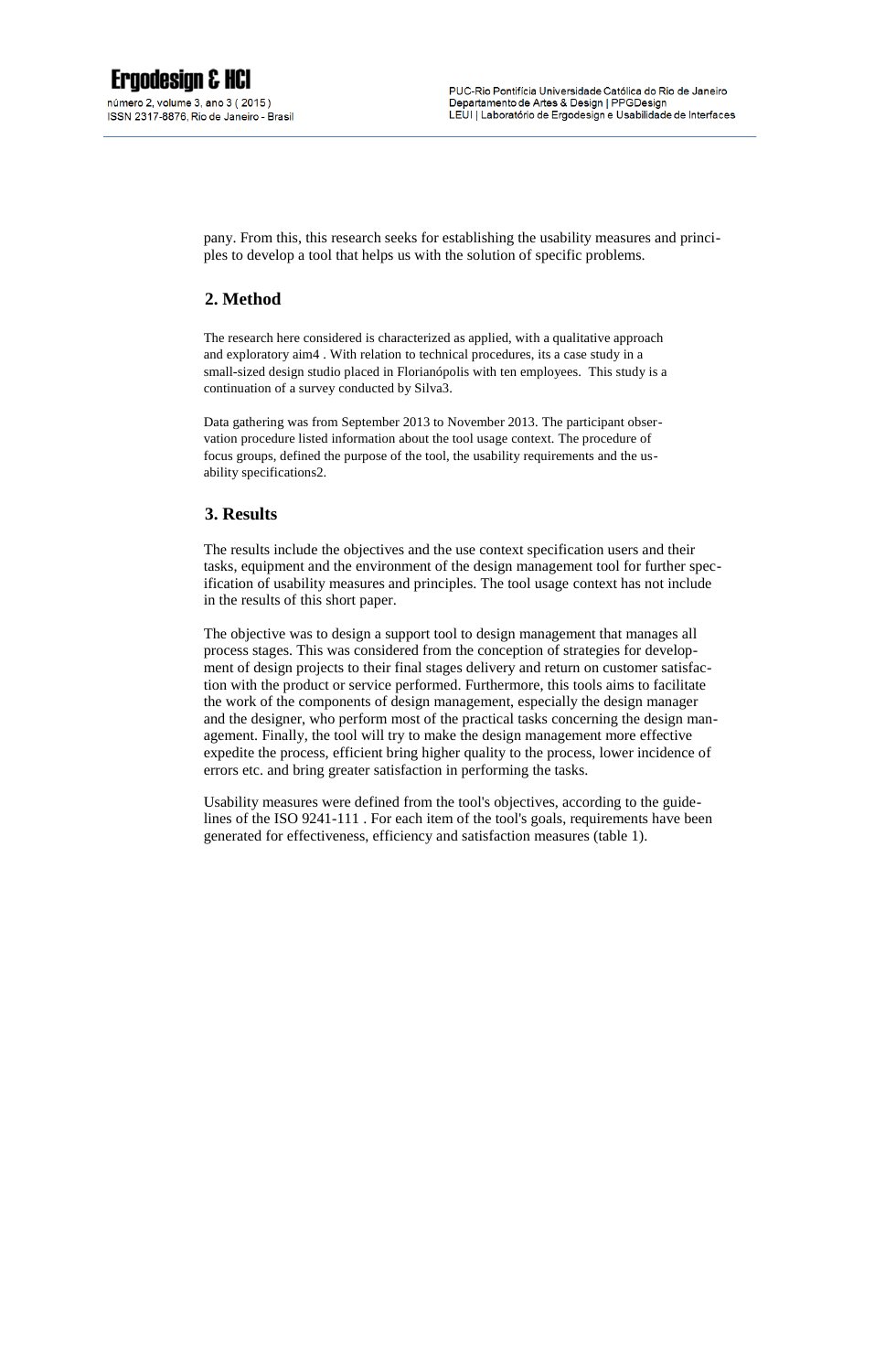número 2, volume 3, ano 3 (2015) ISSN 2317-8876, Rio de Janeiro - Brasil

|                                                                               | Usability objetives Ef cacy measures Ef ciency measures Satisfaction                                                              |                                                                                                       | measures                                                                            |
|-------------------------------------------------------------------------------|-----------------------------------------------------------------------------------------------------------------------------------|-------------------------------------------------------------------------------------------------------|-------------------------------------------------------------------------------------|
| - Facilitate control of<br>all design steps                                   | - Percentage of<br>completed tasks on<br>the rst try                                                                              | - Time entering<br>information on the<br>rst try                                                      | - Voluntary<br>adherence rate                                                       |
|                                                                               | - Percentage of tasks<br>completed and                                                                                            |                                                                                                       |                                                                                     |
| - Facilitate the work<br>of the components<br>involved in design              | documented<br>- Percentage of users<br>completing tasks<br>successfully                                                           | - Relative ef ciency<br>compared to<br>management without                                             | - Frequency reuse<br>- Frequency of<br>access to the system                         |
| management<br>- Expedite the<br>process                                       | - Percentage of tasks<br>- Percentage of time<br>performing the tasks<br>reduced by the use of<br>the system<br>- Number of tasks | the use of a system<br>- Time spent in Iling<br>out information using<br>only a management<br>tool    | - Satisfaction rate in<br>relation to the runtime<br>of the tasks in the<br>system  |
| - Facilitate and<br>improve the design<br>process                             | reduced by the use of<br>the system<br>- Reduced number of<br>errors                                                              | - The steps runtime - Scale of satisfaction                                                           | in relation to<br>facilitating the work                                             |
| - Reduce the<br>incidence of errors                                           | - Percentage of errors<br>corrected by the<br>system                                                                              | - Time spent by errors $\frac{1}{2}$ Stress rate by                                                   | forgetfulness                                                                       |
| - Bring greater<br>satisfaction in<br>implementing design<br>management tasks | - Number of tasks in<br>comparison to no<br>management system.                                                                    | - Time of tool use<br>- Time devoted to<br>lling in forms<br>compared to previous<br>ومنافر والملابين | - Usage fee<br>- Scale of satisfaction<br>with the tasks are<br>performed using the |

**Table 1:** Effectiveness, efficiency and satisfaction measures for usability system

Source: Adapted from ISO 9241-111

The usability principles of Jordan2, that guide how each item can affect the usability of an interface. The usability specifications contained in table 2 were identified according each usability principle.

| <b>Principle Speci cation requirements for interface</b> |                                                                                                                                    |
|----------------------------------------------------------|------------------------------------------------------------------------------------------------------------------------------------|
|                                                          | 1. Consistency - Similar navigation in different modules and screens;<br>- Iconography and graphic elements with a visual pattern; |
|                                                          | - Similar sound, visual and textual effects for each activity. Returns<br>of the same category.                                    |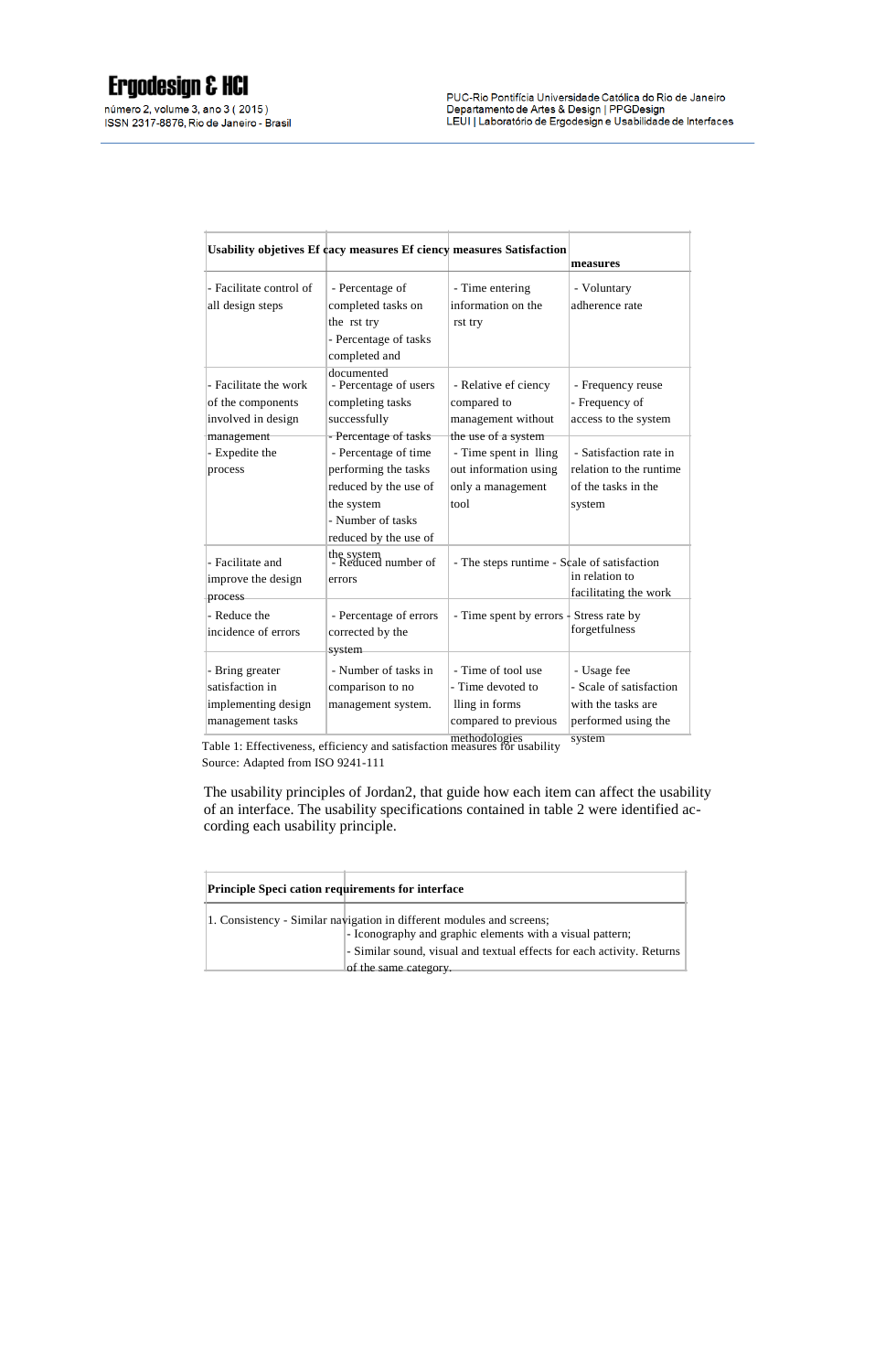| <b>Principle Speci cation requirements for interface</b> |                                                                                                                                                                                                                                                                                                          |  |  |
|----------------------------------------------------------|----------------------------------------------------------------------------------------------------------------------------------------------------------------------------------------------------------------------------------------------------------------------------------------------------------|--|--|
|                                                          | 2. Compatibility - Use creation / deletion / editing reference of softwares existing<br>documents in the projects operation;<br>- Use red, green and yellow reference colors to de ne project<br>status;<br>- Usar uma agenda com os dias da semana para mostrar a<br>programação dos projetos pessoais; |  |  |
| 3. Consideration of user<br>resources                    | - Use a calendar with the days of the week to display the personal<br>projects schedule.<br>- Ability to use by people with reduced mobility and deafness;<br>- Use visual stimulus to attract attention to important events on                                                                          |  |  |
|                                                          | screens with lots of information:<br>- Consider users with intermediate to advanced experience in the<br>use of digital systems;<br>- Remind the user about actions or activities that need attention in<br>the term, the lack of integration of information, the excessive                              |  |  |
|                                                          | 4. Feedback - Provide a return after executing actions (audible, visual and / or<br>textual);                                                                                                                                                                                                            |  |  |
| 5. Error prevention and<br>recovery                      | - Possibility to reverse actions inadvertently taken;<br>- Message con rming actions with decisive results (exclusion,<br>Close Program etc.);<br>- Provide explanatory about buttons actions for user education;                                                                                        |  |  |
|                                                          | - Use relevant terms and icons for the actions taken.<br>6. User control - Possibility of user interface customizing.                                                                                                                                                                                    |  |  |
|                                                          | 7. Visual clarity - Synthesize of information and menus through iconography;<br>- Use of relevant icons to the actions and to the context of the<br>users:<br>- Use of graphics as shapes, colors, hierarchy, rhythm etc. as a                                                                           |  |  |
| 8. Prioritization of<br>functionality and<br>information | synthesis information.<br>- Use reduced amount "clicks" to reach a certain information (at<br>most 3 levels);<br>- Sectorial and rank information through visual resources.                                                                                                                              |  |  |
| 9. Appropriate transfer of<br>technology                 | - Use of free programming language;<br>- Develop an open source system;                                                                                                                                                                                                                                  |  |  |
|                                                          | - Using models of existing free apps.<br>10. Explicitness - Use the same terms of the activities performed without a system,<br>for the same tasks in the system;<br>- Use of analogies with other systems, like softwares to<br>intermediate users (email, text editor, web sites etc.);                |  |  |

- Self explanatory commands through dialog boxes. Table 2: Usability requirements specifications for the interface Source: Elaborated by authors